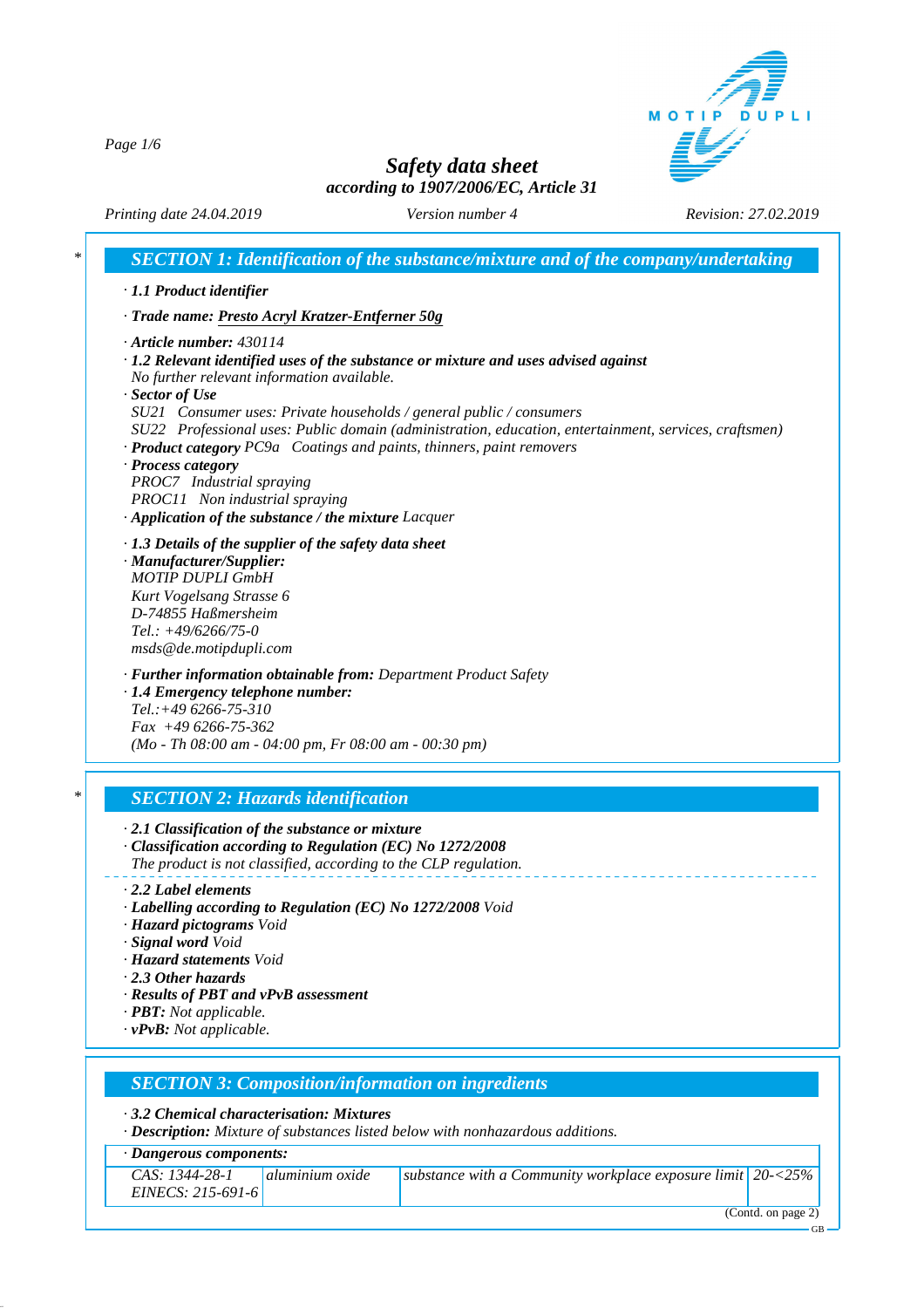*Printing date 24.04.2019 Version number 4 Revision: 27.02.2019*

(Contd. of page 1)

### *Trade name: Presto Acryl Kratzer-Entferner 50g*

### *· Additional information:*

*The content of Benzene (EINECS-Nr. 200-753-7) in the ingredients is less than 0,1% (Note P Annex 1A 1272/2008 EU), so the classification as carcinogen need not to apply. For the wording of the listed hazard phrases refer to section 16.*

### *\* SECTION 4: First aid measures*

### *· 4.1 Description of first aid measures*

*· General information: No special measures required.*

- *· After inhalation: Supply fresh air; consult doctor in case of complaints.*
- *· After skin contact: Generally the product does not irritate the skin.*
- *· After eye contact: Rinse opened eye for several minutes under running water.*
- *· After swallowing: Drink plenty of water and provide fresh air. Call for a doctor immediately.*
- *· 4.2 Most important symptoms and effects, both acute and delayed No further relevant information available.*
- *· 4.3 Indication of any immediate medical attention and special treatment needed*
- *No further relevant information available.*

### *\* SECTION 5: Firefighting measures*

#### *· 5.1 Extinguishing media*

- *· Suitable extinguishing agents: Use fire extinguishing methods suitable to surrounding conditions.*
- *· 5.2 Special hazards arising from the substance or mixture*
- *No further relevant information available.*
- *No further relevant information available.*
- *· 5.3 Advice for firefighters*
- *· Protective equipment: No special measures required.*

### *\* SECTION 6: Accidental release measures*

*· 6.1 Personal precautions, protective equipment and emergency procedures Not required.*

- *· 6.2 Environmental precautions: Do not allow to enter sewers/ surface or ground water.*
- *· 6.3 Methods and material for containment and cleaning up: Pick up mechanically.*
- *· 6.4 Reference to other sections*
- *No dangerous substances are released.*
- *See Section 7 for information on safe handling.*
- *See Section 8 for information on personal protection equipment.*

*See Section 13 for disposal information.*

### *\* SECTION 7: Handling and storage*

- *· 7.1 Precautions for safe handling No special measures required.*
- *· Information about fire and explosion protection: No special measures required.*
- *· 7.2 Conditions for safe storage, including any incompatibilities*
- *· Storage:*
- *· Requirements to be met by storerooms and receptacles: No special requirements.*
- *· Information about storage in one common storage facility: Not required.*
- *· Further information about storage conditions: None.*
- *· Storage class: 11*
- *· 7.3 Specific end use(s) No further relevant information available.*

### *\* SECTION 8: Exposure controls/personal protection*

*· Additional information about design of technical facilities: No further data; see item 7.*

(Contd. on page 3)

#### GB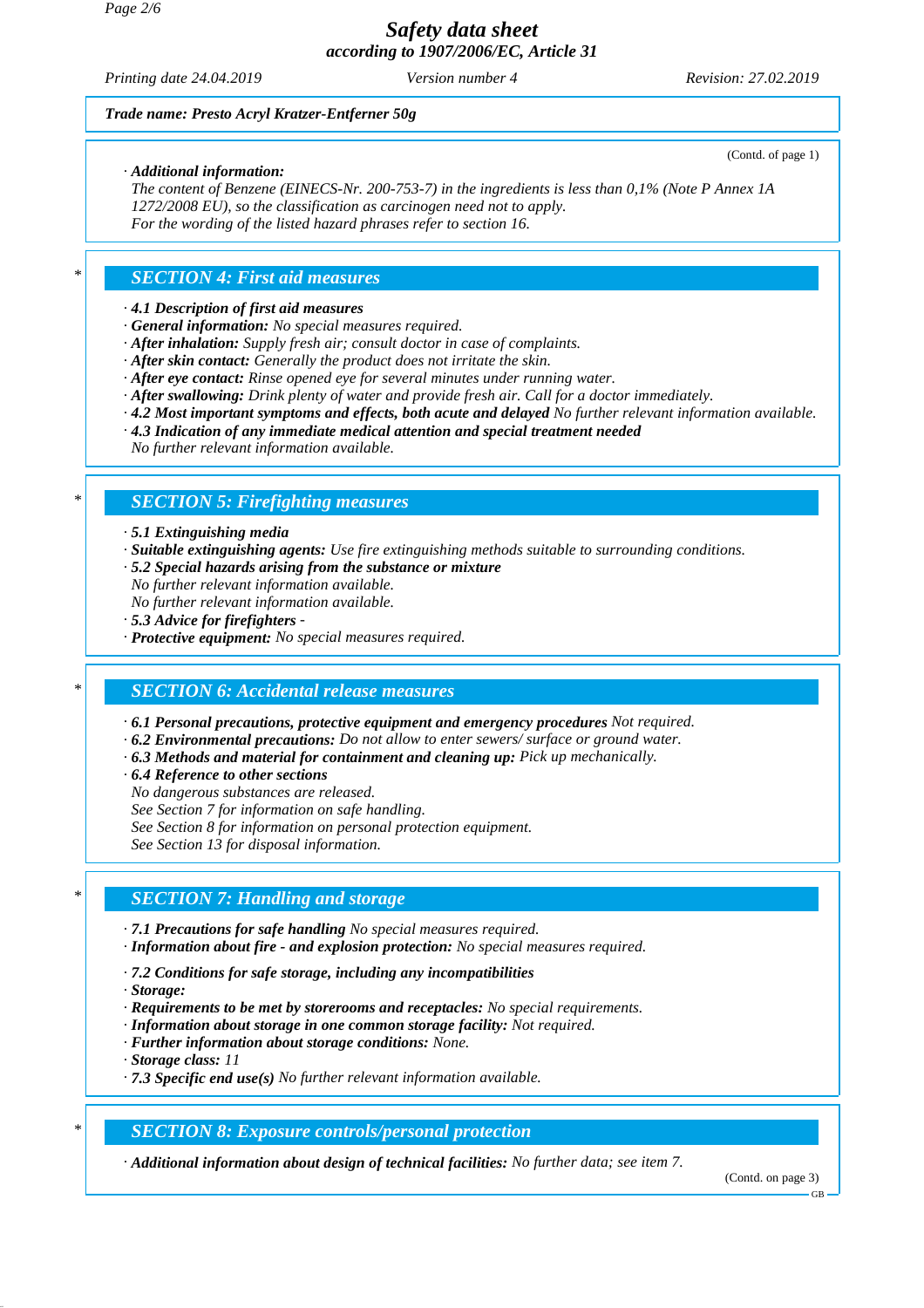*Page 3/6*

*Safety data sheet according to 1907/2006/EC, Article 31*

*Printing date 24.04.2019 Version number 4 Revision: 27.02.2019*

GB

*Trade name: Presto Acryl Kratzer-Entferner 50g*

|           | · Ingredients with limit values that require monitoring at the workplace:                                       |
|-----------|-----------------------------------------------------------------------------------------------------------------|
|           | 1344-28-1 aluminium oxide                                                                                       |
|           | WEL Long-term value: $10*4**mg/m^3$                                                                             |
|           | *inhalable dust **respirable dust                                                                               |
|           | · Additional information: The lists valid during the making were used as basis.                                 |
|           | $\cdot$ 8.2 Exposure controls                                                                                   |
|           | · Personal protective equipment:                                                                                |
|           | · General protective and hygienic measures:                                                                     |
|           | The usual precautionary measures are to be adhered to when handling chemicals.                                  |
|           | · Respiratory protection: Not required.                                                                         |
|           | · Protection of hands:                                                                                          |
|           | In case of contact with spray dust protective gloves made of butyl shoud be used (min. 0.4 mm thick), e.g.      |
|           | KCL Camatril, article no. 898 or similar products<br>Solvent resistant gloves                                   |
|           | Due to missing tests no recommendation to the glove material can be given for the product/ the preparation/     |
|           | the chemical mixture.                                                                                           |
|           | The glove material has to be impermeable and resistant to the product/the substance/the preparation.            |
|           | Selection of the glove material on consideration of the penetration times, rates of diffusion and the           |
|           | degradation                                                                                                     |
|           | · Material of gloves                                                                                            |
|           | Butyl rubber, BR                                                                                                |
|           | The selection of the suitable gloves does not only depend on the material, but also on further marks of quality |
|           | and varies from manufacturer to manufacturer. As the product is a preparation of several substances, the        |
|           | resistance of the glove material can not be calculated in advance and has therefore to be checked prior to the  |
|           | application.                                                                                                    |
|           | · Penetration time of glove material                                                                            |
|           | Butyl rubber gloves with a thickness of 0.4 mm are resistant to:<br>Acetone: 480 min                            |
|           | Butyl acetate: 60 min                                                                                           |
|           | Ethyl acetate: 170 min                                                                                          |
|           | Xylene: 42 min                                                                                                  |
|           | The exact break through time has to be found out by the manufacturer of the protective gloves and has to be     |
| observed. |                                                                                                                 |
|           | · Eye protection: Not required.                                                                                 |

| .9.1 Information on basic physical and chemical properties<br><b>General Information</b> |                 |                    |
|------------------------------------------------------------------------------------------|-----------------|--------------------|
| $\cdot$ Appearance:                                                                      |                 |                    |
| Form:                                                                                    | Pasty           |                    |
| Colour:                                                                                  | White           |                    |
| <i>Colour:</i>                                                                           | Characteristic  |                    |
| • Odour threshold:                                                                       | Not determined. |                    |
| $\cdot$ pH-value at 20 $\textdegree$ C (68 $\textdegree$ F):                             | 7               |                    |
| $\cdot$ Change in condition                                                              |                 |                    |
| Melting point/freezing point:                                                            | Undetermined.   |                    |
| Initial boiling point and boiling range: Undetermined.                                   |                 |                    |
| · Flash point:                                                                           | 270 °C (518 °F) |                    |
| $\cdot$ Flammability (solid, gas):                                                       | Not determined. |                    |
| $\cdot$ Decomposition temperature:                                                       | Not determined. |                    |
|                                                                                          |                 | (Contd. on page 4) |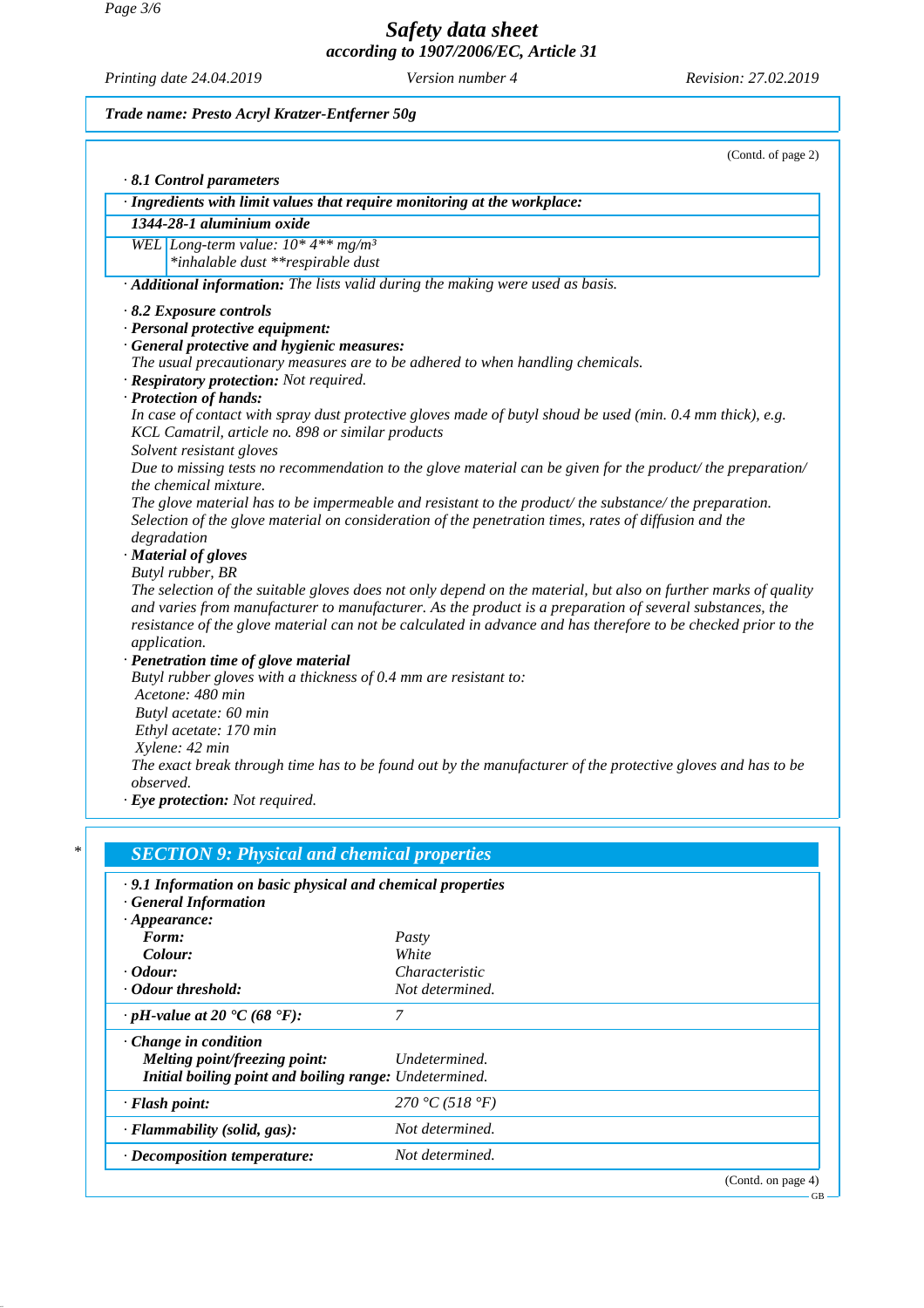*Printing date 24.04.2019 Version number 4 Revision: 27.02.2019*

### *Trade name: Presto Acryl Kratzer-Entferner 50g*

|                                                 | (Contd. of page 3)                            |  |
|-------------------------------------------------|-----------------------------------------------|--|
| $\cdot$ Explosive properties:                   | Product does not present an explosion hazard. |  |
| $\cdot$ Explosion limits:                       |                                               |  |
| Lower:                                          | Not determined.                               |  |
| <b>Upper:</b>                                   | Not determined.                               |  |
| · Vapour pressure:                              | Not applicable.                               |  |
| $\cdot$ Density at 20 $\cdot$ C (68 $\cdot$ F): | $1.25$ g/cm <sup>3</sup> (10.43 lbs/gal)      |  |
| $\cdot$ Relative density                        | Not determined.                               |  |
| · Vapour density                                | Not applicable.                               |  |
| $\cdot$ Evaporation rate                        | Not applicable.                               |  |
| · Solubility in / Miscibility with              |                                               |  |
| water:                                          | Fully miscible.                               |  |
| · Partition coefficient: n-octanol/water:       | Not determined.                               |  |
| $\cdot$ Viscosity:                              |                                               |  |
| Dynamic:                                        | Not applicable.                               |  |
| Kinematic:                                      | Not applicable.                               |  |
| · Solvent content:                              |                                               |  |
| $VOC$ (EC)                                      |                                               |  |
| Solids content:                                 | 100.0%                                        |  |
| $\cdot$ 9.2 Other information                   | No further relevant information available.    |  |

### *\* SECTION 10: Stability and reactivity*

*· 10.1 Reactivity No further relevant information available.*

*· 10.2 Chemical stability*

- *· Thermal decomposition / conditions to be avoided: No decomposition if used according to specifications.*
- *· 10.3 Possibility of hazardous reactions No dangerous reactions known.*
- *· 10.4 Conditions to avoid No further relevant information available.*
- *· 10.5 Incompatible materials: No further relevant information available.*
- *· 10.6 Hazardous decomposition products: No dangerous decomposition products known.*

### *\* SECTION 11: Toxicological information*

*· 11.1 Information on toxicological effects*

*· Acute toxicity Based on available data, the classification criteria are not met.*

*· Primary irritant effect:*

- *· Skin corrosion/irritation Based on available data, the classification criteria are not met.*
- *· Serious eye damage/irritation Based on available data, the classification criteria are not met.*
- *· Respiratory or skin sensitisation Based on available data, the classification criteria are not met.*

*· CMR effects (carcinogenity, mutagenicity and toxicity for reproduction)*

- *· Germ cell mutagenicity Based on available data, the classification criteria are not met.*
- *· Carcinogenicity Based on available data, the classification criteria are not met.*
- *· Reproductive toxicity Based on available data, the classification criteria are not met.*

*· STOT-single exposure Based on available data, the classification criteria are not met.*

*· STOT-repeated exposure Based on available data, the classification criteria are not met.*

*· Aspiration hazard Based on available data, the classification criteria are not met.*

### *\* SECTION 12: Ecological information*

*· 12.1 Toxicity*

*· Aquatic toxicity: No further relevant information available.*

*· 12.2 Persistence and degradability No further relevant information available.*

(Contd. on page 5)

GB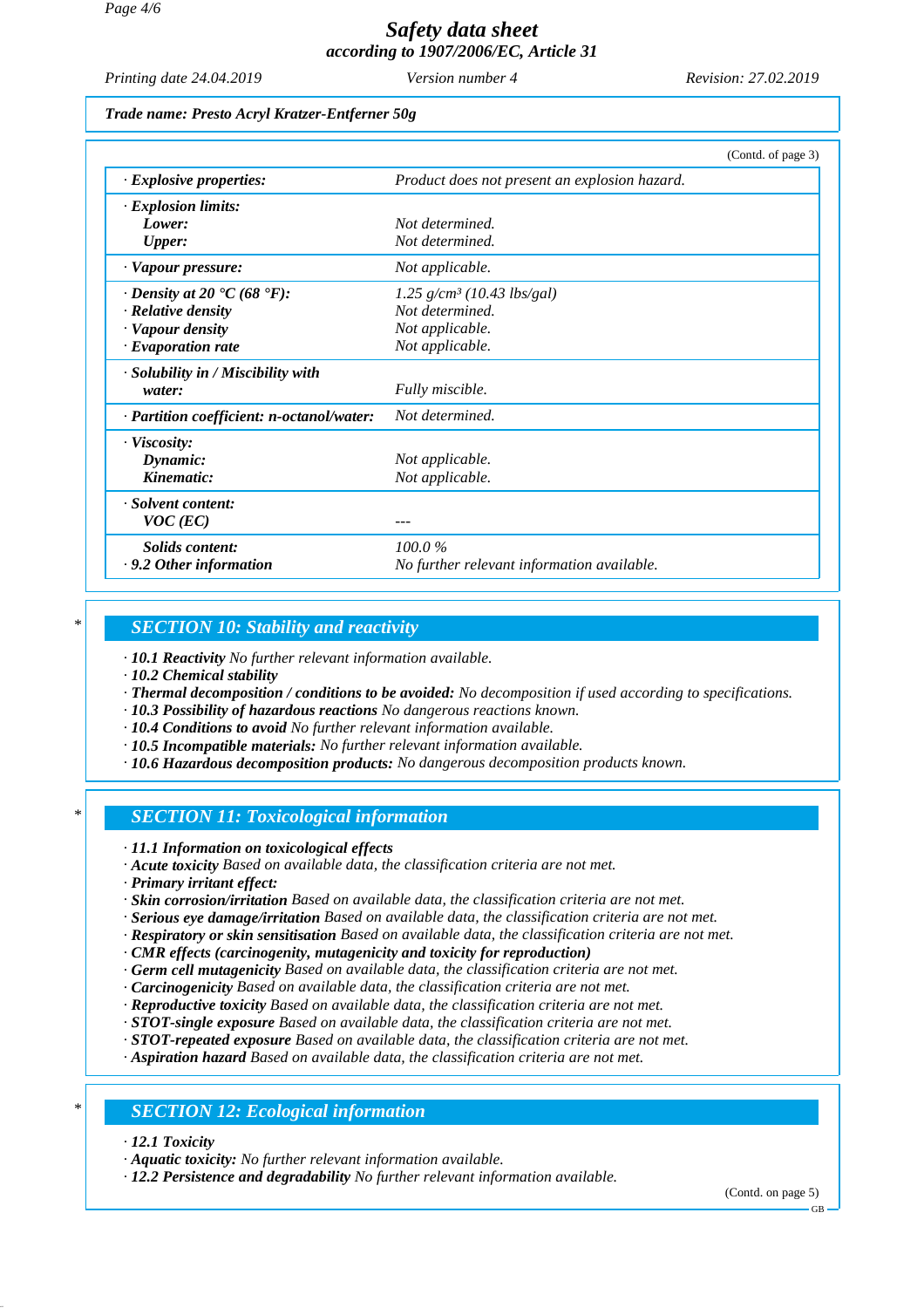*Printing date 24.04.2019 Version number 4 Revision: 27.02.2019*

(Contd. of page 4)

#### *Trade name: Presto Acryl Kratzer-Entferner 50g*

- *· 12.3 Bioaccumulative potential No further relevant information available.*
- *· 12.4 Mobility in soil No further relevant information available.*
- *· Additional ecological information:*
- *· General notes:*

*Water hazard class 1 (German Regulation) (Self-assessment): slightly hazardous for water Do not allow undiluted product or large quantities of it to reach ground water, water course or sewage system.*

#### *· 12.5 Results of PBT and vPvB assessment*

- *· PBT: Not applicable.*
- *· vPvB: Not applicable.*
- *· 12.6 Other adverse effects No further relevant information available.*

### *\* SECTION 13: Disposal considerations*

#### *· 13.1 Waste treatment methods*

*· Recommendation Smaller quantities can be disposed of with household waste.*

### *· European waste catalogue*

*15 01 02 plastic packaging*

*12 01 21 spent grinding bodies and grinding materials other than those mentioned in 12 01 20*

*· Uncleaned packaging:*

*· Recommendation:*

*Disposal must be made according to official regulations.*

*Safety data sheet available for professional user on request.*

*· Recommended cleansing agents: Water, if necessary together with cleansing agents.*

| $\cdot$ 14.1 UN-Number                                         |                 |  |
|----------------------------------------------------------------|-----------------|--|
| · ADR, ADN, IMDG, IATA                                         | not regulated   |  |
|                                                                |                 |  |
| $\cdot$ 14.2 UN proper shipping name<br>· ADR, ADN, IMDG, IATA | not regulated   |  |
| $\cdot$ 14.3 Transport hazard class(es)                        |                 |  |
| · ADR, ADN, IMDG, IATA                                         |                 |  |
| · Class                                                        | not regulated   |  |
| 14.4 Packing group                                             |                 |  |
| · ADR, IMDG, IATA                                              | not regulated   |  |
| $\cdot$ 14.5 Environmental hazards:                            | Not applicable. |  |
| $\cdot$ 14.6 Special precautions for user                      | Not applicable. |  |
| $\cdot$ 14.7 Transport in bulk according to Annex II of        |                 |  |
| <b>Marpol and the IBC Code</b>                                 | Not applicable. |  |

## *\* SECTION 15: Regulatory information*

*· 15.1 Safety, health and environmental regulations/legislation specific for the substance or mixture*

#### *· National regulations:*

*The product is subject to be labeled according with the prevailing version of the regulations on hazardous substances.*

(Contd. on page 6)